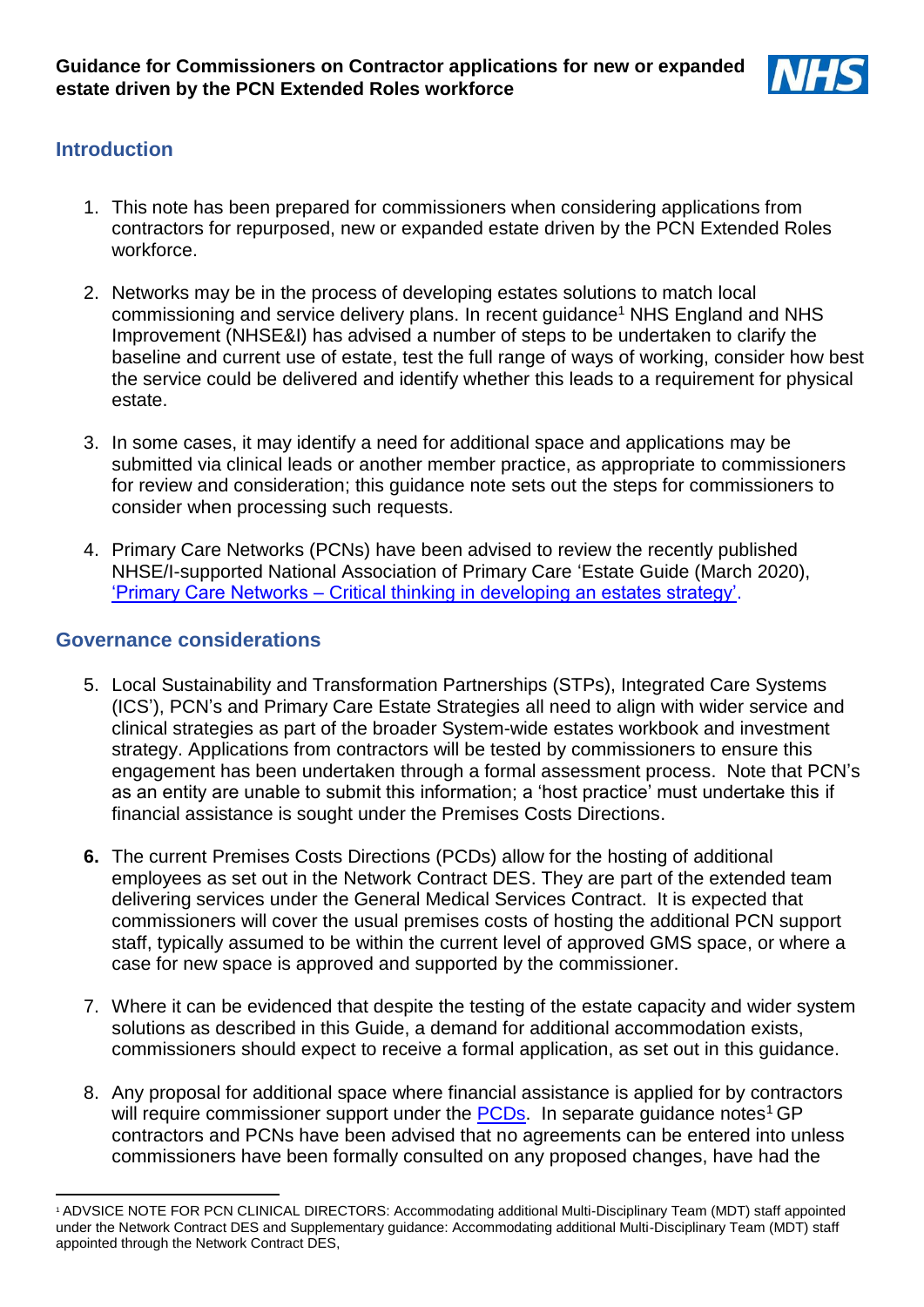

ability to consider the application and have formally confirmed approval in writing for any underwriting or commitment to funding new / additional space.

9. Governance arrangements for approving additional space should be set out clearly for contractors. There is no change to the current arrangements in that the GP contractor is accessing rights under the GMS contract (or PMS agreement<sup>2</sup>) for financial assistance in respect of premises costs in line with the [PCDs](https://assets.publishing.service.gov.uk/government/uploads/system/uploads/attachment_data/file/184017/NHS__General_Medical_Services_-_Premises_Costs__Directions_2013.pdf) and the process for supporting new accommodation should be followed.

## **Process**

- 10.A GP contractor that is a member of the relevant PCN must make a formal application to the commissioner. The application should provide necessary detail and evidence of support from all member practices of the PCN. It should confirm any Schedule 7 Network Agreements reached in terms of hosting the service, access to accommodation, contributions to or covering of running costs, repair and maintenance responsibilities, risk, etc. The GP contractor making the application will also need to confirm that it is willing to take on the commitments associated with any financial assistance provided by NHSE&I.
- 11.The scope of the requests from contractors will be varied. A pro-forma is provided for use by local systems at Annex 1<sup>3</sup> which sets out a number of initial considerations for PCNs and commissioners. Alternative templates may be used where commissioners have established processes and documentation in place.
- 12.The application must consist of a number of elements:
	- a. A description of the current estate, detail on current utilisation and cost;
	- b. An outline of the additional requirement;
	- c. An assessment against the considerations set out in the pro-forma at Annex 1 that alternate options have been considered and tested;
	- d. An outline of the additional accommodation required and a scope of works required if the building is not currently suitable for the delivery of health care;
	- e. A plan setting out how any such works may be funded, and by whom;
	- f. Details of the costs of the additional accommodation, including any VAT that may be charged, and;

in respect of property to be occupied under a lease or licence arrangement:

- g. Details of the occupancy arrangements by way of draft Heads of Terms/ Licence;
- h. Details of the host and / or tenants of the new accommodation;
- i. Details of the VAT registration number for the GP contractor PCN member where a VAT refund may be claimed.
- 13.Commissioners are required to undertake a formal due diligence process, testing and reviewing any application for financial assistance, seeking professional advice from the District Valuer Services (DVS) and other advisers as necessary. Typically, all applications are expected to be considered by the Primary Care Commissioning Committee as a minimum; but larger, complex or contentious applications may require review by the

**.** 

<sup>2</sup> Where specified in the PMS agreement

<sup>3</sup> Annex 1 – Template questions for PCNs and commissioners when accommodating additional Multi-Disciplinary Team (MDT) staff appointed through the Network Contract DES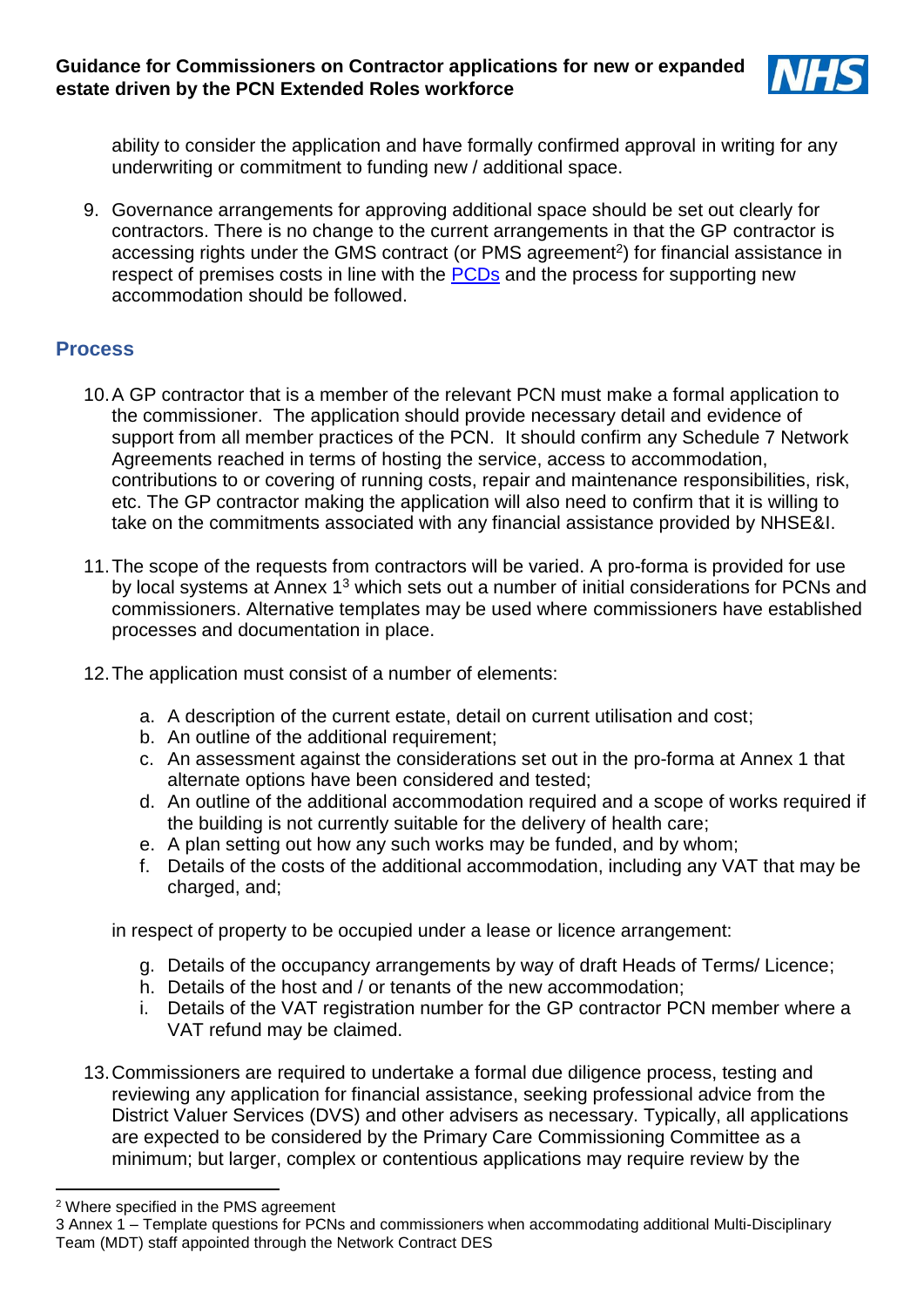

commissioner's Governing Body. Should a lease with an NHS Trust, CHP or NHSPS be required, there will be other governance considerations, as outlined in paragraph 33 below. Should there be a need to access NHS capital, applications will need to be made to NHSE&I, based on local regional governance arrangements.

# **Determination of applications in respect of (GP) freehold accommodation**

- 14.The PCDs (Part 5, Recurring Premises Costs) require the Board to consider the application and in appropriate cases (having regard, amongst other matters, to the budgetary targets it has set for itself), grant that application.
- 15.The DVS will need to be appointed by the commissioners. The DVS will provide a report which is confidential to the commissioner and should not be shared in full. The DVS will advise on the notional rent to be reimbursed, and if there are key risks, considerations or issues relating to the suitability of the premises, relating to the proposal. It is expected that the premises at least meet the Contractual Standards as set out in Schedule 1, Part 2 of the PCDs.
- 16.A Value for Money test will take into account a number of factors and will assess the proposed terms and rental costs are appropriate, in line with local Market Rents. commissioners should have regard to the notional lease terms set out in Schedule 2, Part 3 of the PCDs.
- 17.Commissioners may also need to recognise and test non-financial benefits of the proposal, such as the value improved access may bring to patients, or the way in which the scheme could support local patient growth plans or support an extended service provision. An 'Added Value' template is available at Annex 2 to support this local test, and it can be adapted to include local commissioning priorities.
- 18.The DVS's report will recommend the Current Market Rent for the premises. commissioners should have regard to this professional advice and not seek to determine the rent to be paid itself.
- 19.commissioners will need to relay to the contractor any specific advice from the DVS on the terms, key risks or considerations, and confirm the level of notional rent to be paid.
- 20.If the commissioner accepts the approved accommodation as GMS space and the contractor accepts the notional rent payment proposed, commissioners will need to issue a letter to the contractor confirming the revised accommodation schedule. This letter must include the terms of commissioner support, full address, brief details of the accommodation, length of support and payment terms. The letter should be accepted and signed by the GMS/PMS/APMS contract signatories of the member practice making the application on behalf of the PCN and appended to the PCN's Schedule 7 Network Agreement. A copy of the letter should also be provided to the DVS, and It should be included as a contract variation and added to the GMS/PMS/APMS contract finance schedule of the member practice who made the application.
- 21.**Commissioners are advised to remind all contractors that they should not take any steps to formally secure additional accommodation where it is reliant on NHS funding, unless it has been given the express and formal approval by the appropriate**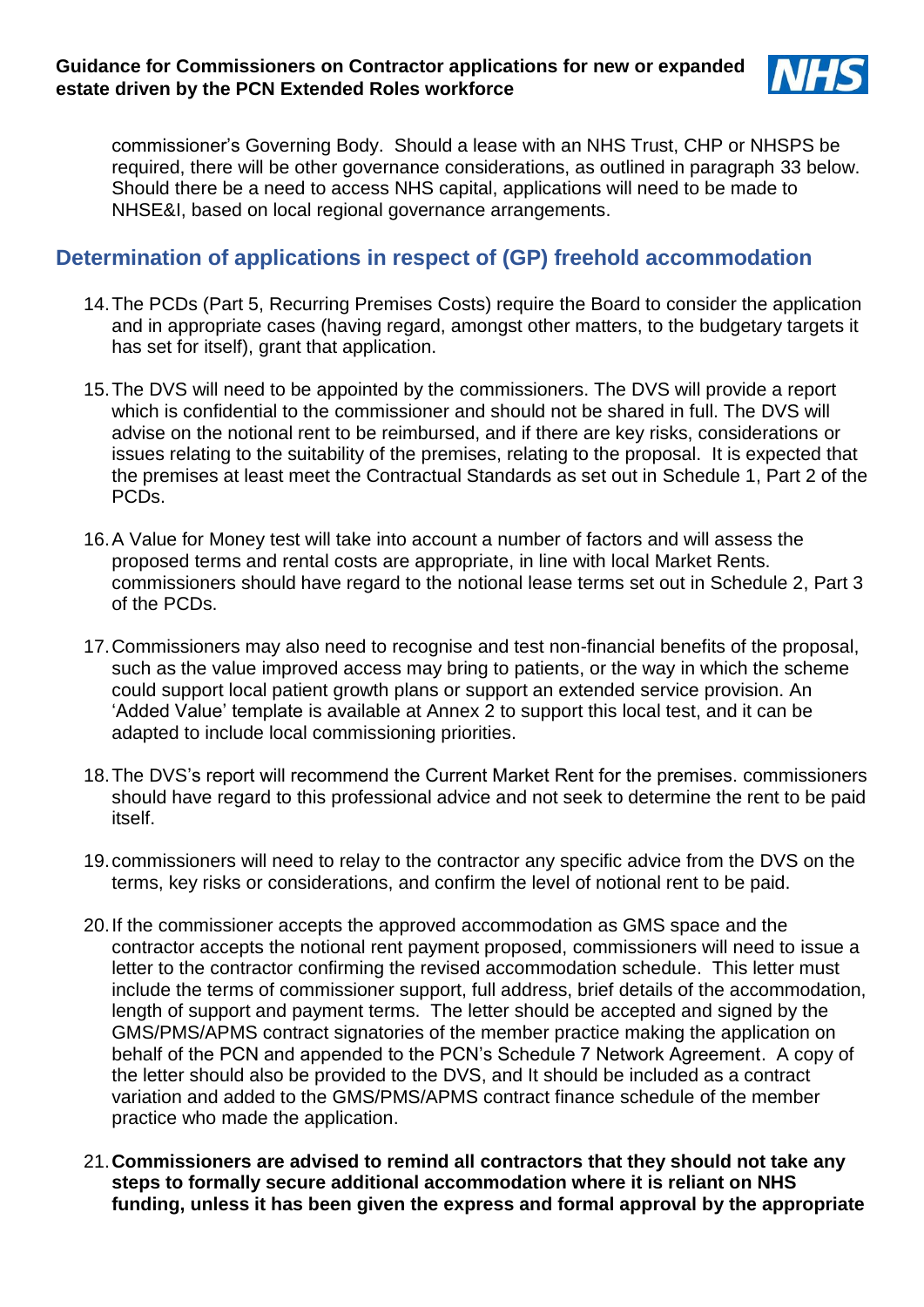

**commissioner.** To do so without prior approval being in place, will place the contractor at risk and commissioners will not be obliged to support such costs.

22.commissioners should ensure they have a robust application process which ensures all submissions are assessed in a fair and consistent manner.

# **Determination of applications in respect of leasehold accommodation**

- 23.The PCDs (Part 5, Recurring Premises Costs) require the Board to consider the application and in appropriate cases (having regard, amongst other matters, to the budgetary targets it has set for itself), grant that application. The Board must satisfy itself that before the lease is agreed or varied, that the terms on which the new or varied lease is to take effect represents value for money. Advice should be sought from the District Valuer if necessary, in this process.
- 24.The DVS will need to be appointed by the commissioners. The DVS will provide a report which is confidential to the commissioner and should not be shared in full. The DVS will advise on the lease terms presented, whether the lease rent can be reimbursed in full or only part, and if there are key risks or considerations or issues relating to the suitability of the premises relating to the proposal. It is expected that the premises at least meet the Contractual Standards as set out in Schedule 1, Part 2 of the PCDs.
- 25.A Value for Money test will take into account a number of factors and will assess the proposed terms and rental costs are appropriate, in line with local Market Rents. Adjustments to the proposed rent may be advised where the terms are not aligned to the standard terms under Schedule 2, Part 3 of the PCDs.
- 26.Commissioners may also need to recognise and test non-financial benefits to the proposal, such as the value improved access may bring to patients, or the way in which the scheme could support local patient growth plans or support an extended service provision. An 'Added Value' template (Annex 2) to support that local test, and it can be adapted to include local commissioning priorities.
- 27.Where leases or licences are to be entered into, the contractor should present the draft Heads of Terms to the commissioner for assessment at the application stage. Standard lease TIR and FRI terms preferred by NHSE&I to guide negotiations can be found at Annexes 3 and 4 respectively.
- 28.Direction 32 Amount of Leasehold premises rental costs payable advises commissioners that they must pay a contractor's rental costs for the practice premises as either:
	- *(a) the current market rent for the premises, plus any Value Added Tax payable by the contractor of this is [properly charged to the contractor by the landlord (but excluding any Value Added Tax for which the contractor can claim a refund); or,*
	- *(b) the actual lease (licence) rent for the premises, plus any Value Added Tax payable by the contractor of this is [properly charged to the contractor by the landlord (but excluding any Value Added Tax for which the contractor can claim a refund);*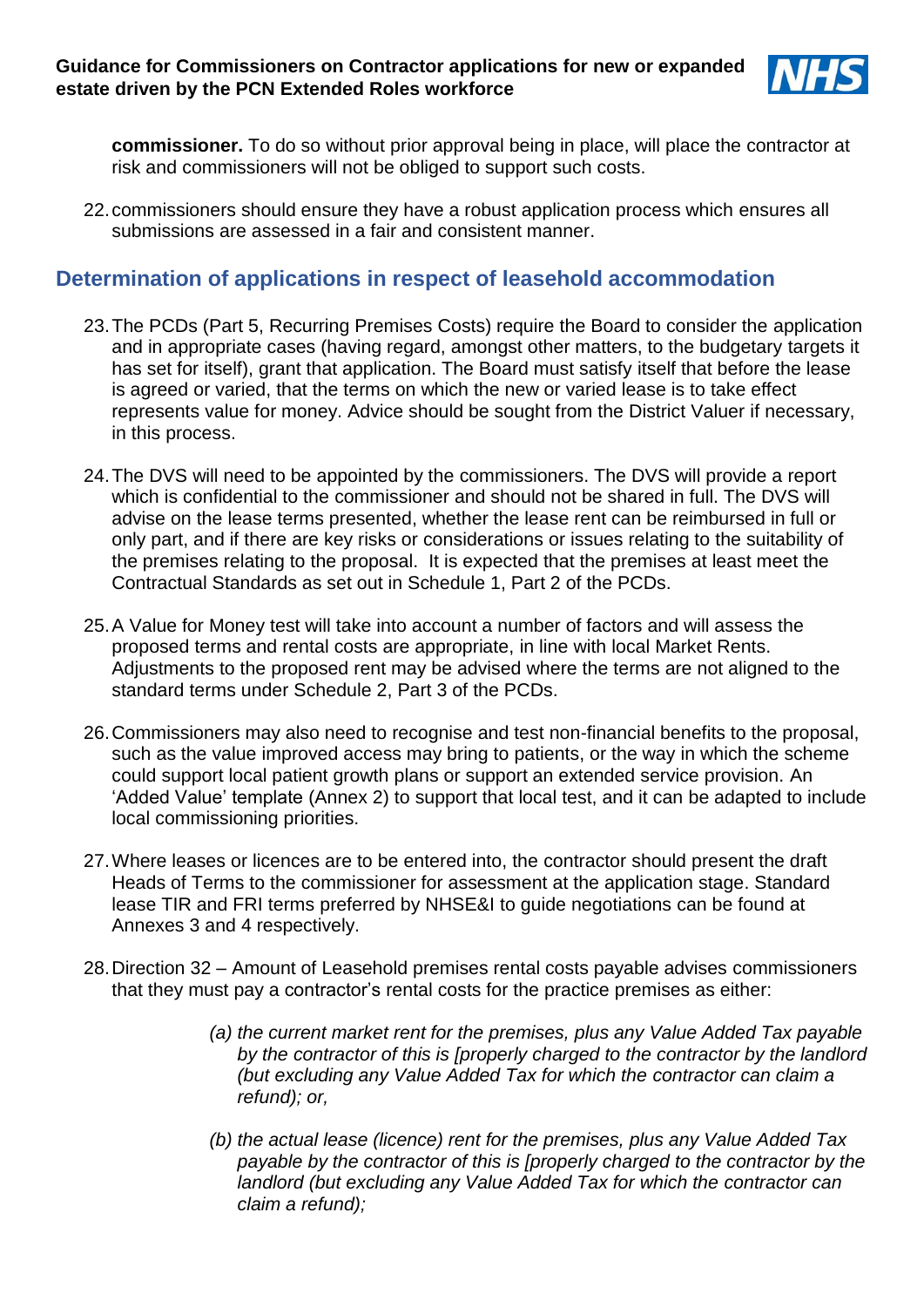

#### - *whichever is the lower*

- 29.The DVSs report will recommend the Current Market Rent for the premises. commissioners should have regard to this advice and not seek to determine the rent to be paid itself.
- 30.If the commissioner accepts the approved accommodation as GMS space, they will need to issue a letter to the contractor confirming the revised accommodation schedule. This letter must include the terms of commissioner support, full address, brief details of the accommodation, the term of the lease and payment terms. The letter should be accepted and signed by the GMS / PMS / APMS contract signatories of the member practice making the application on behalf of the PCN and appended to the PCN's Schedule 7 of the Network Agreement. A copy of the letter should also be provided to the DVS, and It should be included as a contract variation and added to the GMS / PMS / APMS contract finance schedule of the member practice who made the application.
- 31.**Commissioners are advised to remind all contractors that they should not take any steps to formally secure additional accommodation where it is reliant on NHS funding, unless it has been given the express and formal approval by the appropriate commissioner.** To do so without prior approval being in place, will place the contractor at risk and commissioners will not be obliged to support such costs.
- 32.Commissioners should ensure they have a robust application process, which ensures all submissions are assessed in a fair and consistent manner.

## **Practical Implementation**

#### NHS bodies - Head lease arrangements

33.Where new estate is to be occupied, the PCN will need to agree which party will hold the lease or licence for external space. In some cases, it may be proposed that the NHS is asked to take on property commitments. NHSE/I will rely on partners such as NHS Property Services Ltd (NHSPS) or NHS Trusts as commissioners cannot hold operational property or enter into lease commitments for this type of asset. Where such proposals are being considered, all NHS Bodies and/or NHSPS will be entitled to undertake their own due diligence and assess the application exercising their own commercial judgment. However, NHS commitment to a lease in this way has an impact on NHS national capital budgets and is subject to formal agreement and prior planning – no assumptions should be made until PCNs have opened formal discussions with any NHS body they consider may assist in the leasing arrangements.

### Agreeing and regulating the use of 'new' or additional space

34.In addition to holding a copy of the agreement reached with commissioners, it is important to track all changes to premises arrangements. Where PCN services are being delivered and hosted by a PCN member organisation, or are to be delivered at an alternative location, the site should be recorded within the formal PCN Network Agreement, including any charges to be levied (see below) and any advice on licence agreements, as referred to in paragraphs 10, 20 and 30 above. The GMS (or PMS) contract needs to be updated to include relevant detail of sites used; Care Quality Commission (CQC) registration may also be required.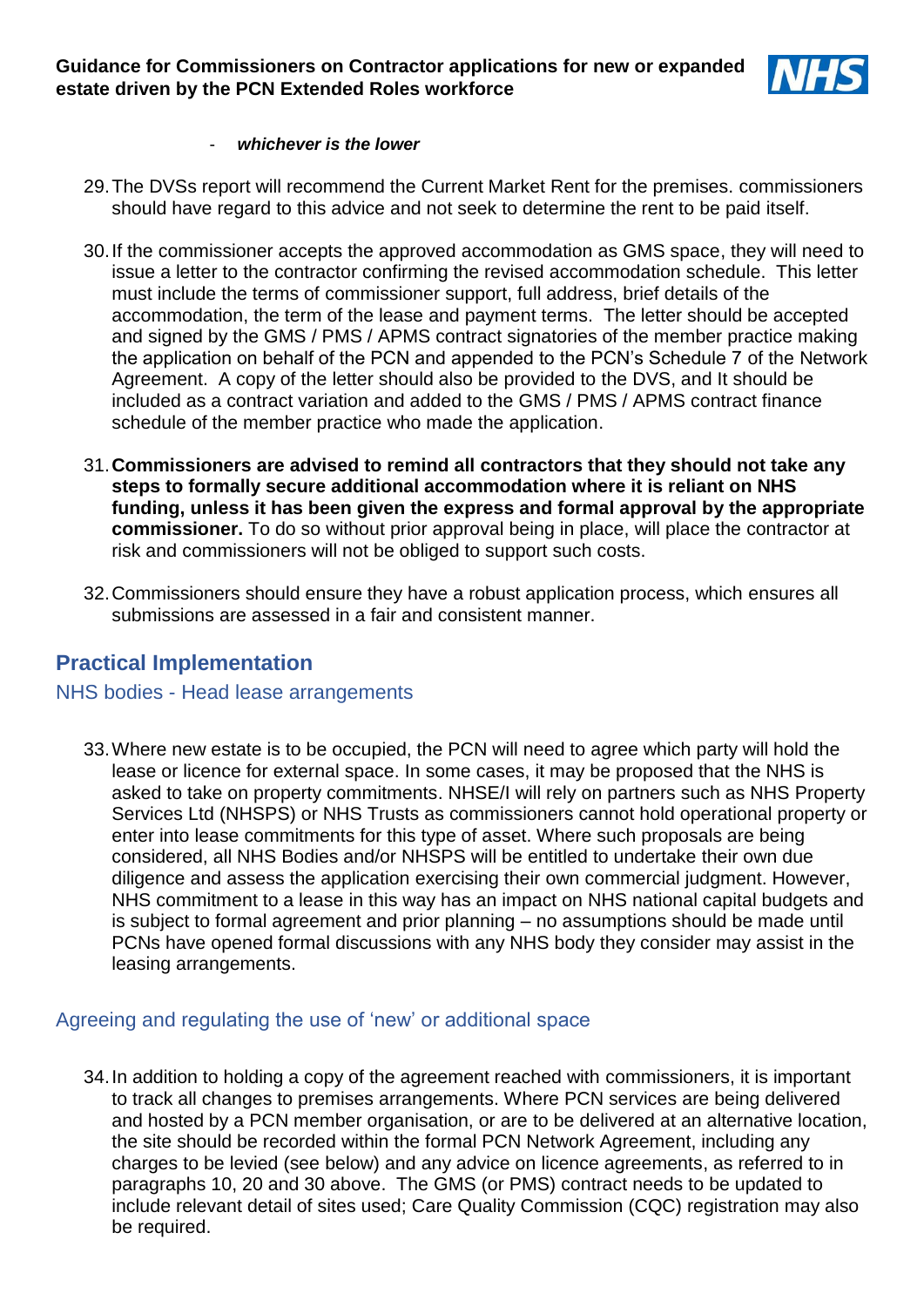

- 35.Use of existing primary care floorspace which has already been designated as GMS space will be covered by the existing GMS contract terms and financial assistance paid under the PCDs. In the event that agreement is reached and charges are to be levied by the host practice to the PCN, and these costs are already reimbursed by the NHS, these will be considered under the guidance within the PCDs and deductions made to reimbursement payments accordingly. See Direction 48 – 'Abatements in respect of contributions towards recurring premises costs from third parties.' **contractors should never receive more than 100% of the reimbursable costs.**
- 36.Where a PCN looks to utilise external floorspace (perhaps NHS PS, CHP or NHS Trust accommodation) which is not currently deemed GMS approved space, an application to the commissioner to include this space as GMS approved accommodation is required, as set out in the Governance considerations above.
- 37.All tenancy arrangements should be recorded in a Licence (*short term / less than 12 months, with no exclusive use*) or Lease (*longer term / more than 12 months and / or exclusive use of space*). Shorter term arrangements may be preferable initially to provide flexibility over time should further service changes be anticipated. Preferred lease teams are included as appendices 3 and 4.

### Charging for accommodation or utility / running costs

- 38.A PCN extended roles staff member is deemed to be a GMS service provider and should be considered an expansion of the GMS workforce where significant unseen benefits may be available to staff, patients and the system. These teams support the GP Practice in reducing workload and workforce pressures, delivering the associated benefits for general practice sustainability and services for patients and are expected to have marginal direct impact on the practice premises running costs, unless delivered at evenings and weekends and outside of core hours, when additional running costs may be incurred.
- 39.A thorough assessment of all accommodation options should be undertaken, as detailed above and consideration given to the impact on commissioner budgets. A cost-effective solution should be proposed, ensuring appropriate use of public funds and best use of existing accommodation is achieved.
- 40.In terms of charging a contribution towards costs where the NHS is already providing financial assistance towards recurring premises costs against that accommodation, these cannot be re-charged to sub-tenants / service providers, to avoid the potential for doublecharging. To do so may be contrary to Direction 48 of the PCDs and commissioners may take action to recoup reimbursed costs.
- 41.Where hosting arrangements are agreed across a PCN, an agreement may be required between the parties where other members share any additional costs which the host contractor may be exposed to, with such information being included within Schedule 7 of the PCN Network Agreement. It is expected, however, that the additional staff will have a limited impact on day-to-day operational running costs. The exception to this may be where services are delivered 'out of hours', where small operational costs may be incurred. It is recommended that complicated recharging deals between parties should be avoided where possible and reciprocal arrangements considered instead.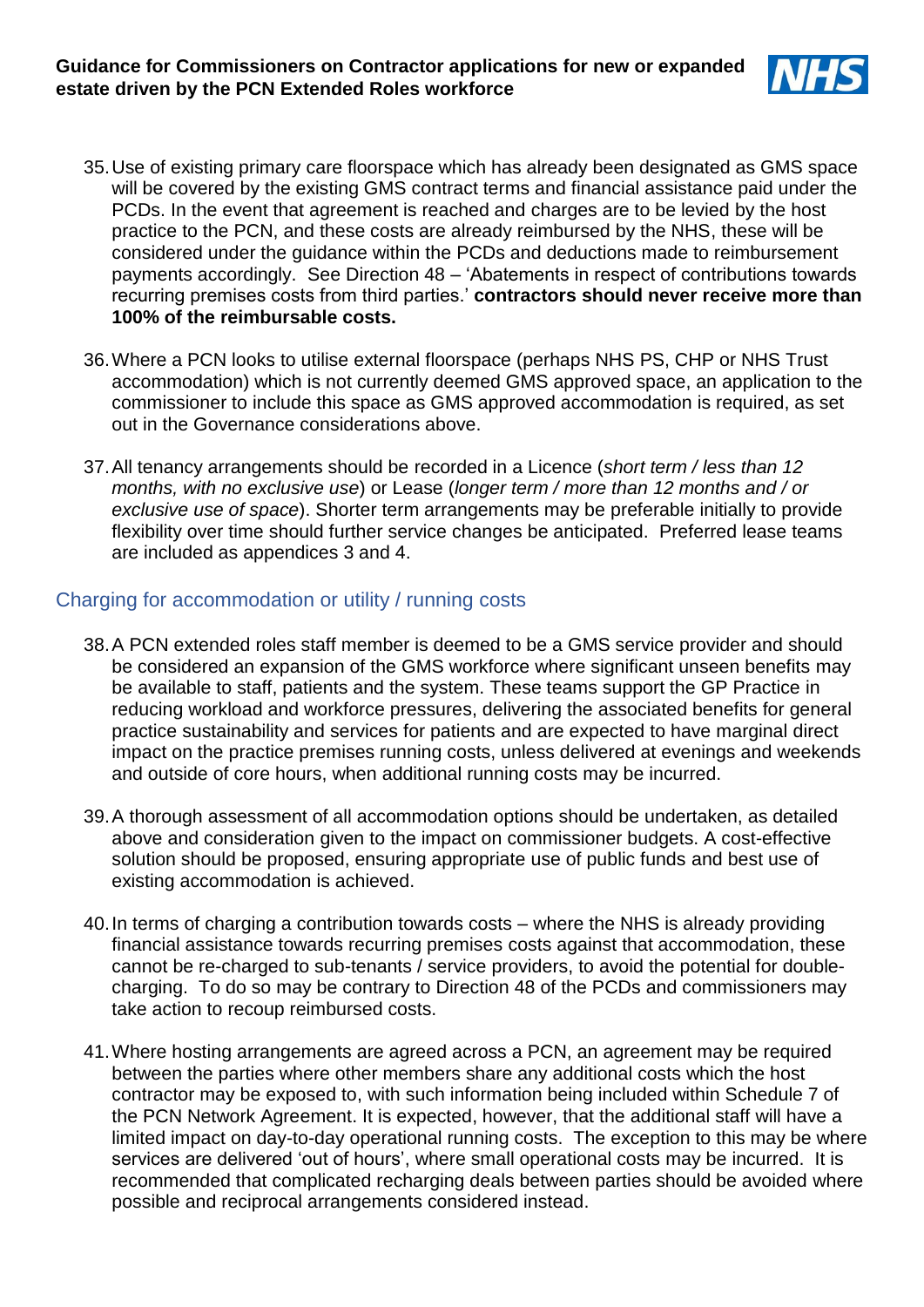

- 42.Where PCN services are delivered in non-NHS spaces, possibly secured by way of licence agreement, conversations will need to be had regarding contributions towards running and rental costs, as a new commitment for a GP practice / PCN. An application must be made to the commissioner for approval of this space and subsequent reimbursement under the PCDs.
- 43.The process for securing reimbursable costs is set out above in Governance considerations; non-reimbursable costs will be subject to negotiation and agreement between the landlord and PCN members on a case by case basis.
- 44.Where a contractor is seeking financial assistance in terms of transitional funding in respect of any increase in service charges, Directions 46 & 47 apply. See NHSE/I Policy & [Guidance Manual 2019](https://www.england.nhs.uk/publication/primary-medical-care-policy-and-guidance-manual-pgm/) – Section 12, Pages 277 – 292.

### **Principles**

.

- 45. In order for an application for financial assistance to be considered by a primary medical care commissioning organisation, the principles set out in the Manual will need to be accepted and adopted by specified stakeholders.
- 46.Commissioners will commit to:
	- a. The NHS (GMS Premises Costs) Directions 2013, dated 28 March 2013, Part 5 Directions 46 and 47 enable GP contractors to request financial assistance from the commissioner towards premises running costs and service charges that are not reimbursable elsewhere under the Directions. The commissioner is required to consider such applications and, subject to budgetary targets, to approve them.
	- b. Applications for financial assistance, under direction 46, in respect of premises running costs, may include costs relating to fuel and electricity charges, building insurance costs, costs of internal or external repairs and/or plant, building and grounds maintenance costs. Direction 47 offers two methods for calculating the amount of financial assistance towards service charges that the commissioner may consider.
	- c. Only consider applications that pass through the eligibility criteria check gateway (section 12.3.1 refers). This enables primary care commissioners to prioritise applications that demonstrate they have the greatest need, which in turn ensures that a GP contractor does not waste their time on completing and providing information when ultimately, primary care commissioners are unable to support their application.
	- d. Make recommendations on applications that have passed through all gateways (please refer to **Annex 5**) to the relevant CCG Part 2 Primary Care Commissioning Committee. Applications can take a considerable time to process, should they be subsequently approved, back claims will be with effect from the date that the original application was made.
	- e. Offer short term financial support towards premises running costs and/or service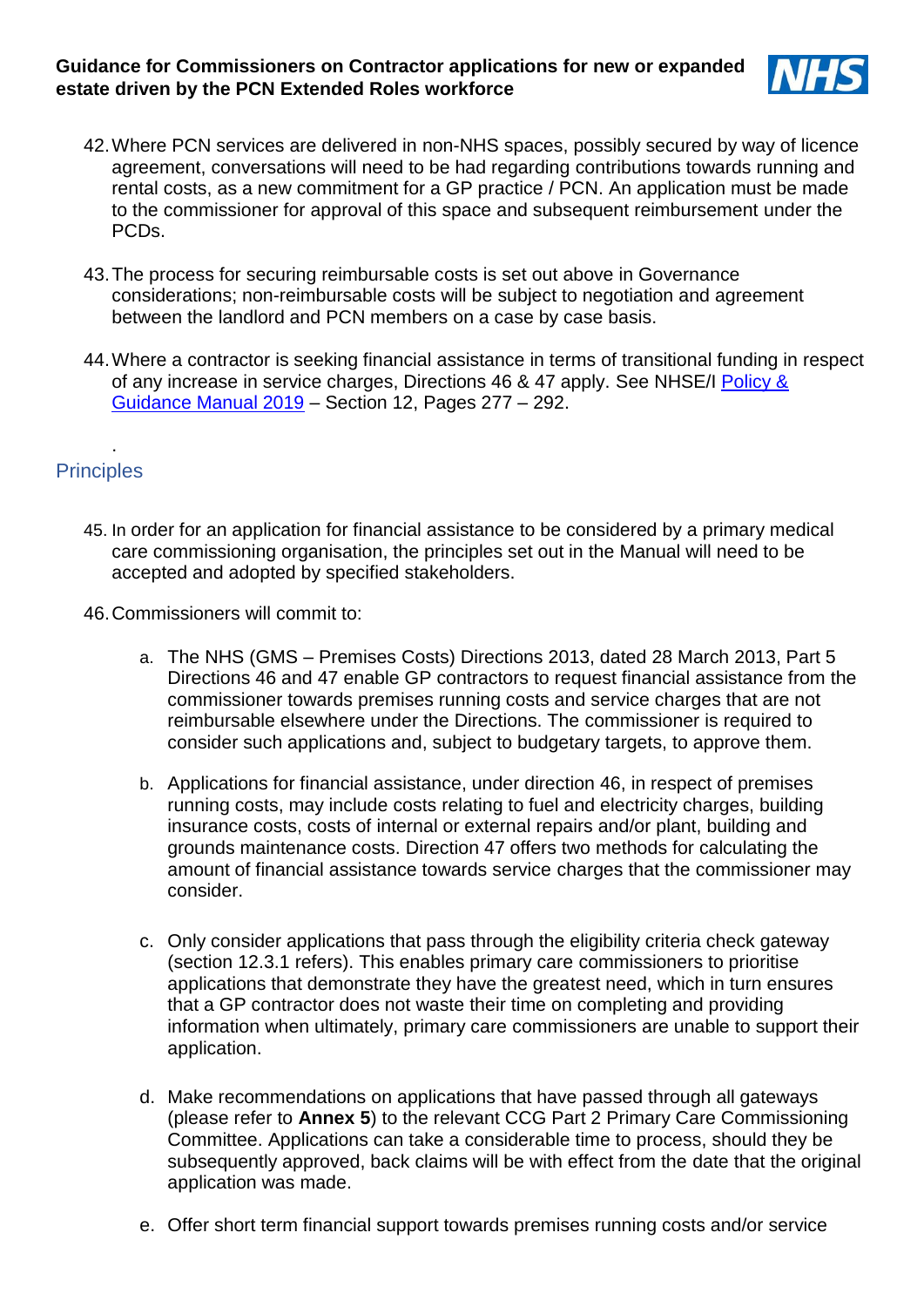

charges to GP contractors where there is evidence that their practice expenses are significantly higher than the latest published averages, as a result of high service charge costs and other practice expenses. In this eventuality, a GP contractor must be prepared to put in place a clear action plan, demonstrating that over the next 12 months, it will optimise its income and reduce its expenditure. A further assessment as to whether a GP contractor should remain entitled to further financial support will be undertaken one year on by re-running the financial assistance model, subject to a GP contractor's wish to continue to request such support.

**Annex 1 – Template questions for PCNs and commissioners when accommodating additional Multi-Disciplinary Team (MDT) staff appointed through the Network Contract DES**

- **Annex 2 - 'Added Value' template**
- **Annex 3 - Standard lease terms preferred by NHSE&I**
- **Annex 4 - Standard lease terms preferred by NHSE&I**
- **Annex 5 - Process flowchart**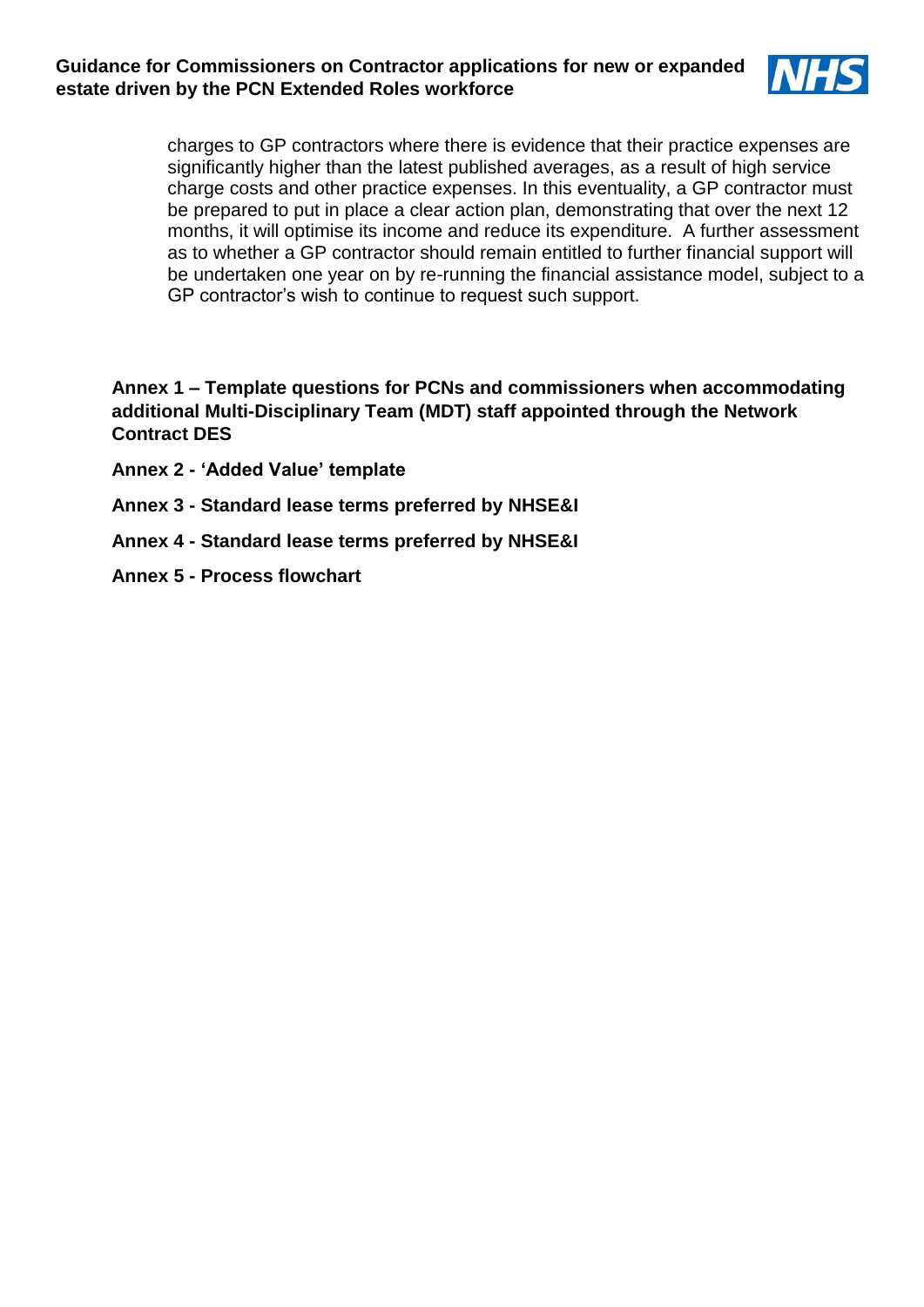

### **Annex 5 – Process Flow chart**

### **Primary Medical Care Policy and Guidance Manual (PGM) (v2) - April 2019** Policy for consideration of applications from GP contractors for financial assistance towards

premises running costs & service charges

#### **GATEWAY 1**